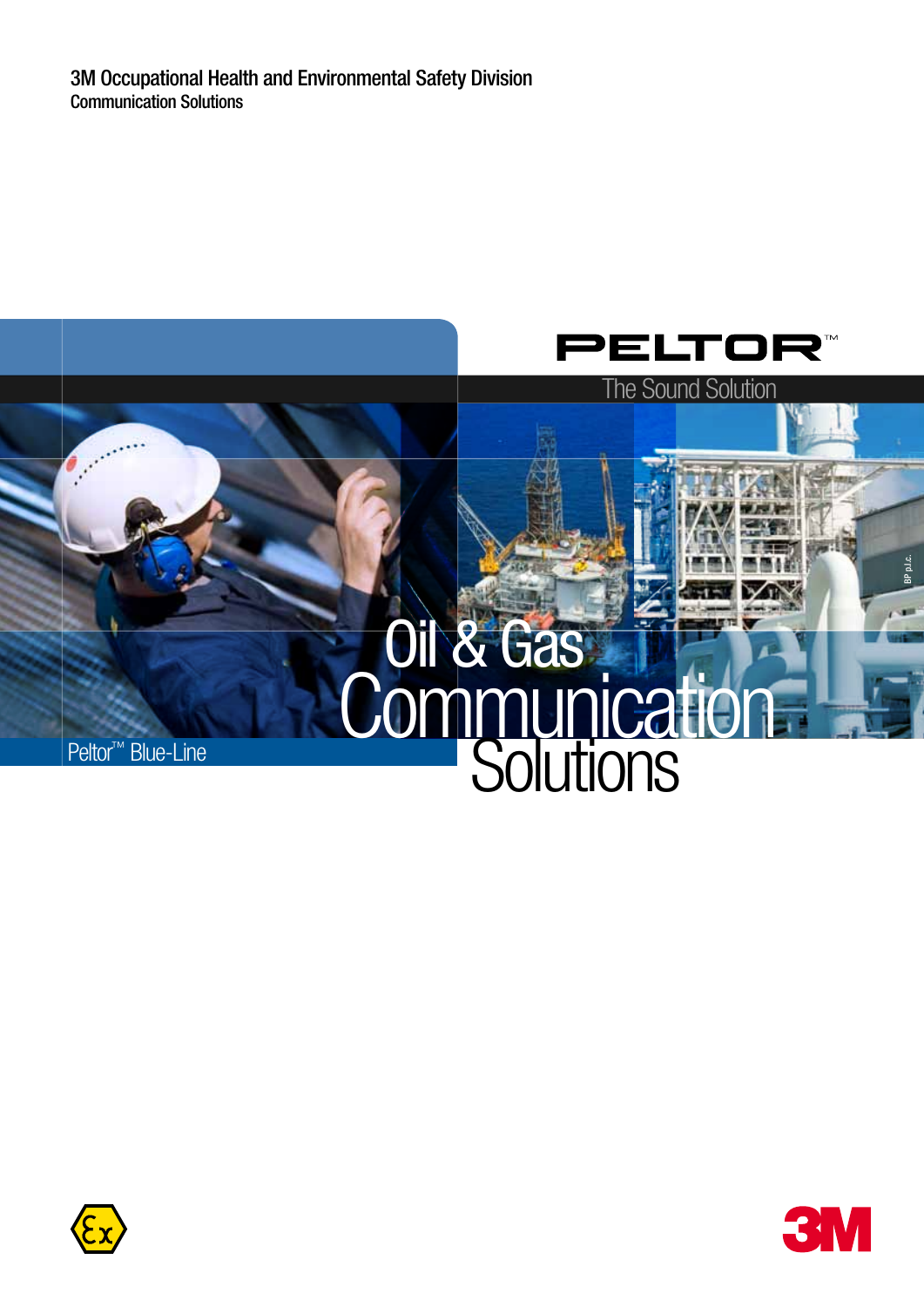# **extra** The Protect Your world

BP p.l.c.

## Take your safety personally

3M, the world's leader in safety and protective equipment, is proud to have the Peltor brand range as part of its product offering.

Peltor communication equipment as well as hearing, head & face protection products for noisy and hazardous environments are renowned world leaders. With more than 60 years of experience, the Peltor brand promises superior quality communication solutions that provide an optimal balance of comfort and protection.

It is our goal is to ensure that we satisfy your needs through the provision of exceptional leadership, expertise, quality and service excellence. With our global technology, manufacturing and knowledge network we do more than simply develop products that help your workforce to operate in safety and comfort. The advanced engineering and technology inherent with the Peltor brand fits with the high standard of quality and innovation of a continuously evolving range of product solutions that you, our customers, come to expect from 3M.

The last step we have taken is that we produce our product against IECEx standard also not only to ATEX . This will give our customer even more confidence in the safety do to IECEx have higher demand on the product it self as on the production site.

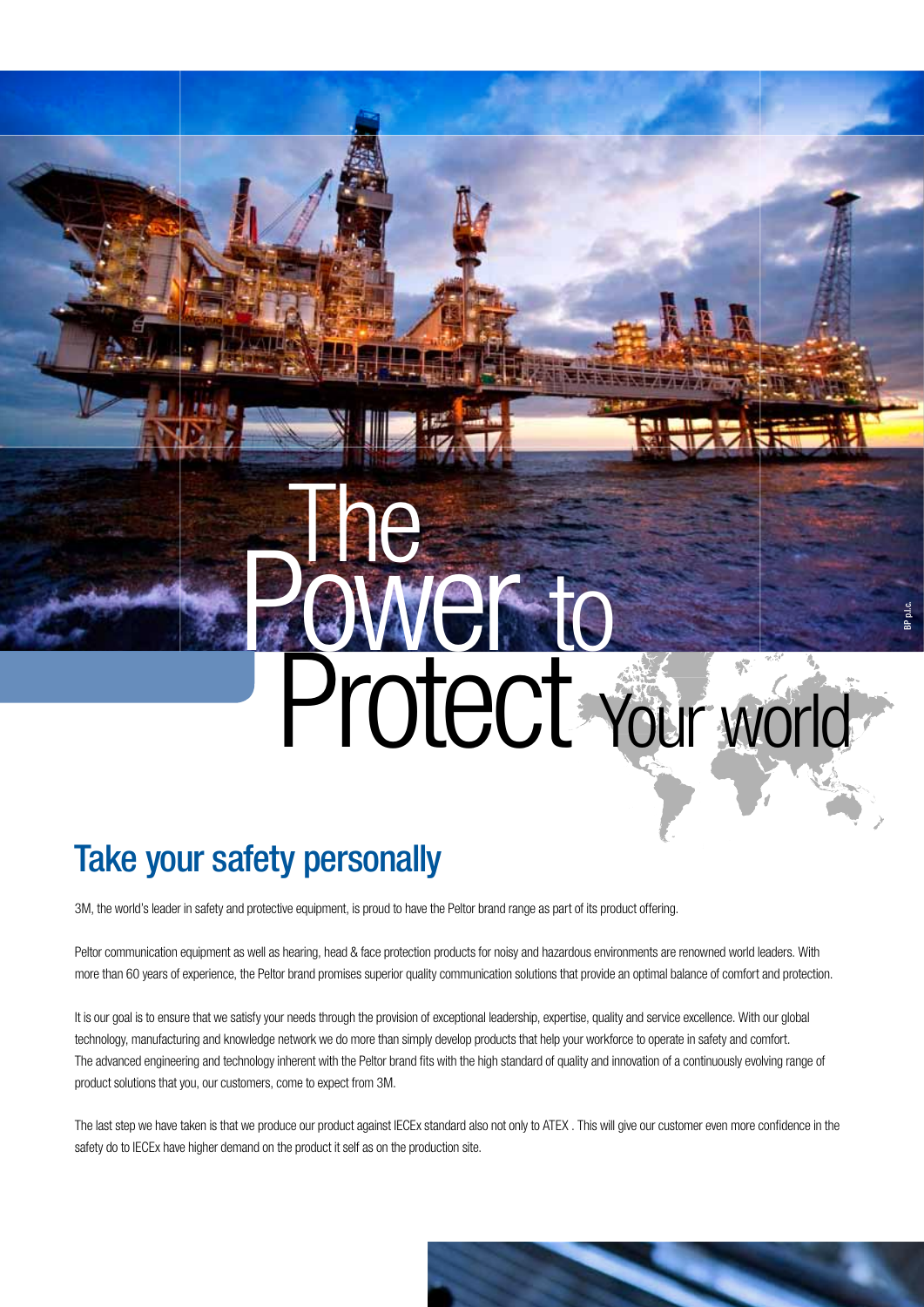# ™ Peltor' **atul<br>Blue-Line**

## Peltor<sup>™</sup> Blue-Line range

Peltor Blue-Line is a series of intrinsically safe products designed for extreme environments. Developed in close collaboration with demanding users, these products have undergone rigorous testing in harsh environments.

The results prove that we can meet the demands and make communication easier and more reliable despite external factors.

The Peltor Blue-Line series is approved under the ATEX / IECEX directive and is also in compliance with the hearing standard EN352.

## Peltor<sup>™</sup> Blue-Line Headsets

- Headband with individually sprung stainless steel wires for an even distribution of pressure around the ears.
- Two-point fasteners for flexible, continuous height adjustment.
- Dynamic lip microphone that suppresses ambient noise.
- Microphone arm with fast and easy adjustment of distance, length, height and angle.
- Optimal acoustically designed high-attenuating shells that provide even more space for the ears.
- Broad ear cushions filled with fluid and foam provide a good seal and low pressure. The cushions are easy to replace.

## Peltor<sup>™</sup> Blue-Line Adapter Solutions

The adapter has a standard Peltor<sup>™</sup> J11 chassi jack. This lets you use Peltor's wide standard range of headsets without any further adaptations. Just plug in and start talking. The outgoing wire has a contact for a communication radio or telephone. Contacts are available for most modern communication radio and Tetra systems on the market.

- The adapter is built into a functional, watertight, sturdy shell with no protruding parts and is designed to fit the size and shape of a hand.
- Special plastic for not generating sparks
- The cord reinforcement and chassis jack have been tested to withstand being plugged in, unplugged and bent at least 100,000 times.



Kevlar cables



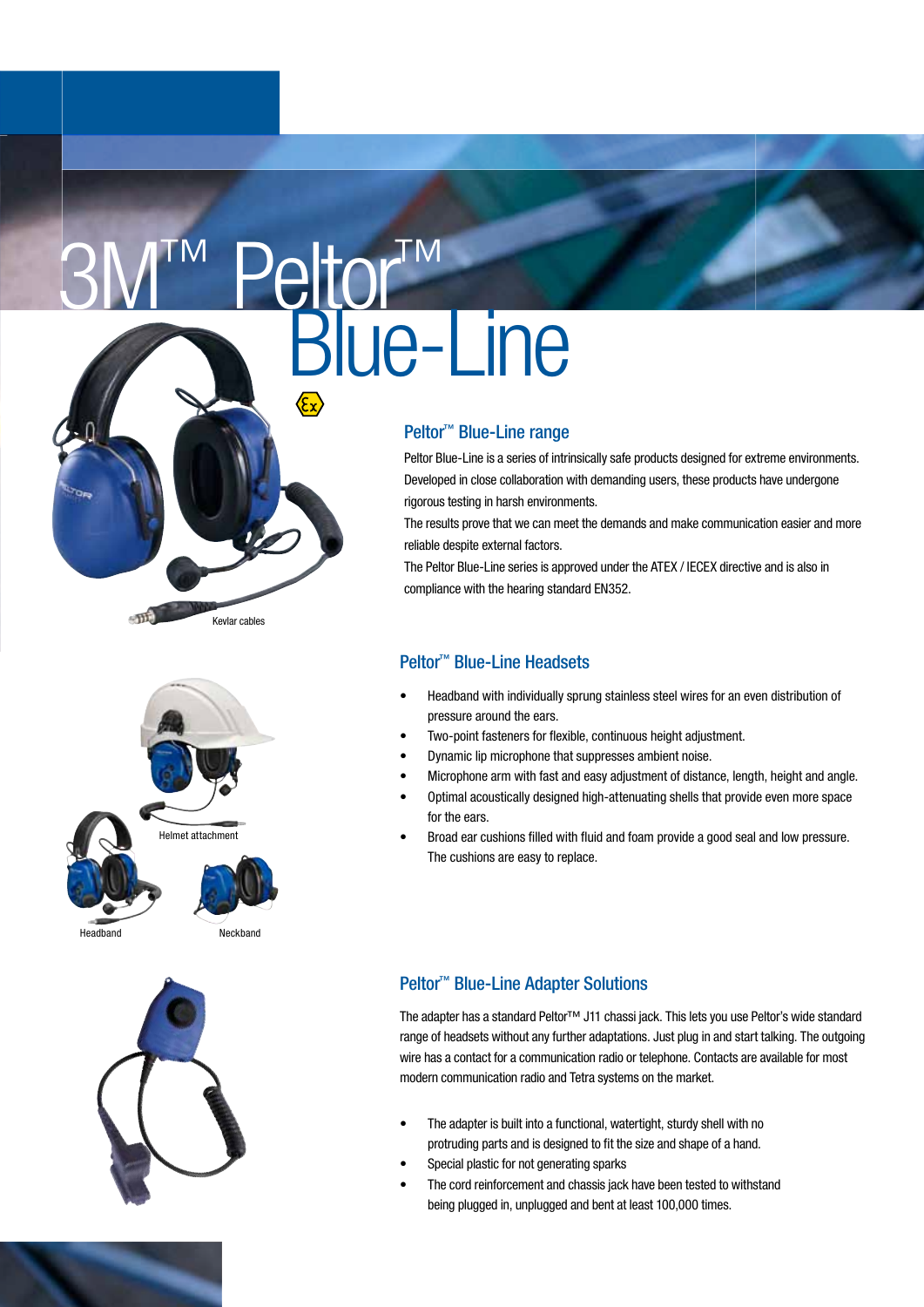## 3M™ Peltor<sup>™</sup> Communication Solutions **Blue-Line Headsets**

## 3M™ Peltor™ Lite-Com Pro II

Programmable Wireless Communication Headset

## **Versatile**

The new Peltor Lite-Com Pro II is a communication headset with high attenuation ear protection and a built-in short range communication radio for integration with industrial or other professional radio communication systems. The boom mounted noise cancelling microphone is adjustable in all directions.

VOX function facilitates hands-free operation, while the PTT button makes it possible to communicate in extremely noisy areas, or whenever "push-to-talk" is wanted.

## Programmable

Up to 30 radio channels are programmable in the 403-430–470 MHz frequency range with Peltor Radio Software. The selective squelch function with CTCSS tones or DCS digital codes, allows multiple users to work on the same channel without listening to each others communication.

Despite the high noise attenuating cups for your hearing protection, it is also possible to hear important sounds from the surroundings, for instance warning tones or a call of distress. Two external microphones pick up the surround sound for internal reproduction in stereo.

The sound level from the speakers is limited to 82 dB, for a full day's use of your headset without problems. You can also communicate with people standing close by in a noisy environment, without jeopardizing your hearing by lifting a cup. To further increase the possibilities for wireless communication you can connect external electronic equipment to your Lite-Com Pro headset, for example a cell phone, a communication radio or almost any other audio source.

There is also an accessory cable with a PTT button, enabling remote PTT control of the Peltor Lite-Com Pro II built-in radio.

## Low power

Operating time is up to 17 hours, using the Peltor™ ACK08. The working range with maximum output power is up to 3 km outdoors depending on actual conditions.

## Easy to use

There are only four conveniently positioned function keys to handle all settings. Internal voice messages confirm all changes of modes and settings. The last setting is stored when the unit is switched off.

| Models           | <b>Product code</b> | <b>Frequency</b> | Ch. spacing          | Weiaht |
|------------------|---------------------|------------------|----------------------|--------|
| Headset headband | MT7H7F4010-50       | 403-470 MHz      | 12.5/20/25 kHz 540 g |        |
| Headset neckband | MT7H7B4010-50       | 403-470 MHz      | 12.5/20/25 kHz 500 g |        |
| Headset helmet   | MT7H7P3E4010-50     | 403-470 MHz      | 12.5/20/25 kHz 540 g |        |

### **Attenuation MT7H7F4010-EU-50**

| Frequency (Hz)        | 63        | 125  | 250    | 500  | 1000      | 2000 | 4000 | 8000       |       | M<br>IVI |         | <b>SNR</b> |
|-----------------------|-----------|------|--------|------|-----------|------|------|------------|-------|----------|---------|------------|
| Mean attenuation (dB) | 16.5      | 17.5 | 22.5   | 30.3 | 34.0      | 33.6 | 37.7 | 33.8       |       |          |         |            |
| St. dev. (dB)         | 20<br>J.Z | 2.9  | $\sim$ | 2.9  | つら<br>ں ے | 2.8  | 2.0  | n -<br>v.i | 32 dB | 28 dB    | $21$ dB | 31 dB      |
| APValue (84%)         | 13.3      | 14.6 | 19.8   | 27.4 | 31.5      | 30.8 | 35.7 | 30.2       |       |          |         |            |

### **Attenuation MT7H7B4010-EU-50**

| Frequency (Hz)        | 63      | 125  | 250  | 500                  | 1000                                | 2000                   | 4000                  | 8000          |       | IVI   |       | <b>SNR</b> |
|-----------------------|---------|------|------|----------------------|-------------------------------------|------------------------|-----------------------|---------------|-------|-------|-------|------------|
| Mean attenuation (dB) | 47<br>. | 17.9 | 23.3 | 30.5                 | 34.5                                | 33.5                   | 38.1                  | 34.7          |       |       |       |            |
| St. dev. (dB)         | ا د     | v.i  | J.I  | $\sim$<br>$\epsilon$ | $\sim$<br>$\mathcal{L}.\mathcal{L}$ | 2 <sub>1</sub><br>v. I | $\overline{ }$<br>J.I | $\sim$<br>د.ے | 32 dB | 29 dB | 21 dB | 31 dB      |
| APValue (84%)         | 14.0    | 14.3 | 20.2 | 28.3                 | 32.3                                | 30.5                   | 35.0                  | 32.5          |       |       |       |            |

### **Attenuation MT7H7P3E4010-EU-50**

| Frequency (Hz)        | 63      | 125  | 250  | 500  | 1000 | 2000 | 4000 | 8000 |       | M     |      | <b>SNR</b> |
|-----------------------|---------|------|------|------|------|------|------|------|-------|-------|------|------------|
| Mean attenuation (dB) | 15.2    | 16.9 | 22.0 | 30.0 | 34.5 | 33.1 | 36.7 | 34.7 |       |       |      |            |
| St. dev. (dB)         | 4.0     | ن ب  | 2.9  | 3.3  | 2.6  | 2.4  | 2.0  | 3.3  | 32 dB | 28 dB | 20dB | 30 dB      |
| APValue (84%)         | I I . I | 13.2 | 19.2 | 26.7 | 31.9 | 30.7 | 34.6 | 31.3 |       |       |      |            |



## I M1 Ex ia I Ma II 1G Ex ia IIC T4 -20°C ≤ Ta ≤ +50°C Ga II 1D Ex ia IIIC T130°C Da



MT7H7F4010-EU-50





MT7H7B4010-EU-50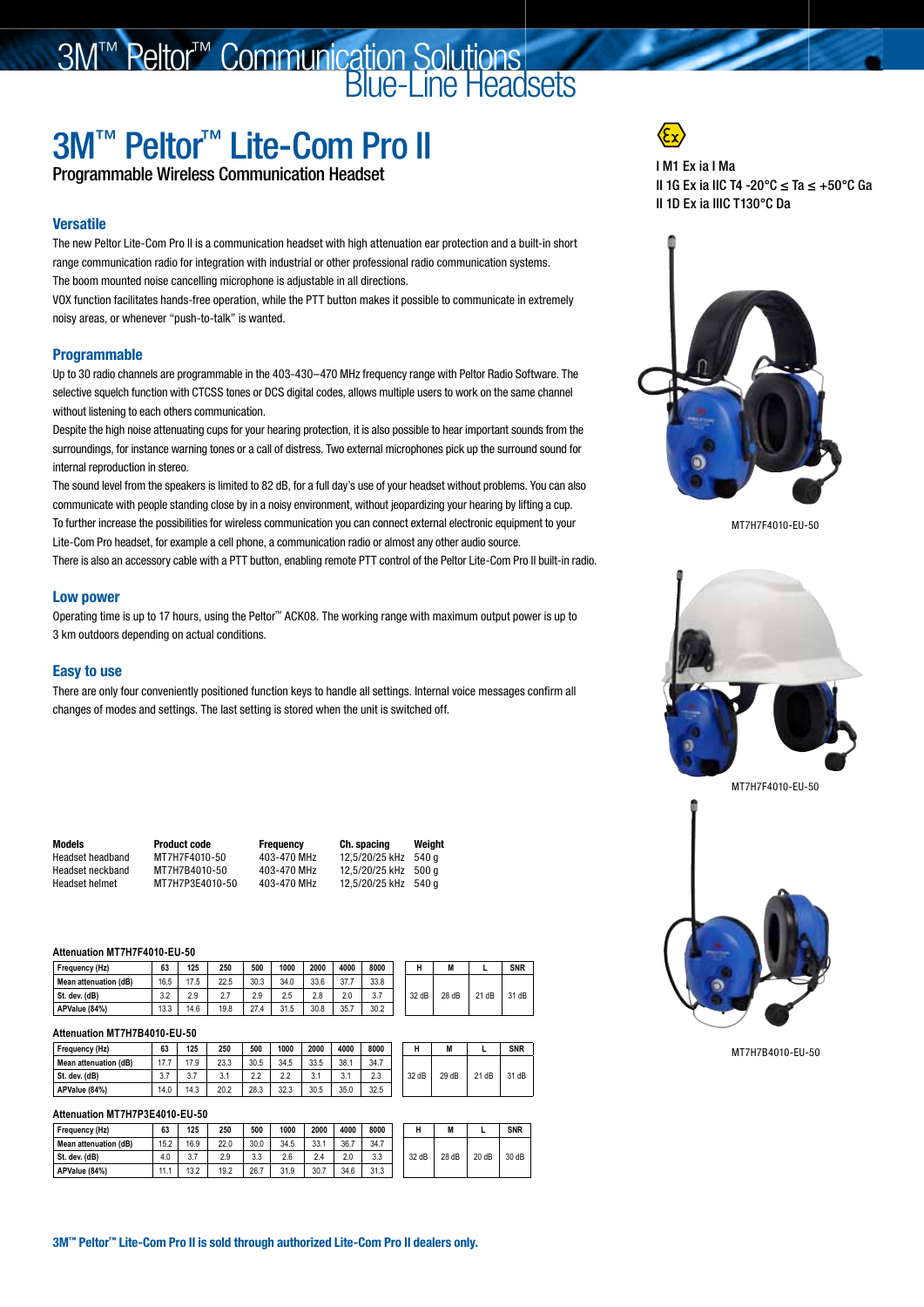

## 3M™ Peltor™ Tactical™ XP Headset

## – new options for volume settings

The Peltor Tactical XP protects you from harmful noise and impulse sounds, while allowing and even amplifying ambient sounds such as conversation, machine noises and warning signals. The built-in functions of the Tactical XP make it quite different from other active hearing protectors: the user can control and vary the volume function for the current situation. When necessary, ambient noise can be amplified more than any other Peltor hearing protector allows. Peltor Tactical XP lets you hear what you want to hear and blocks out all harmful noise. Each function and setting is indicated by a voice message.

Peltor Tactical XP is also availabele without boom microphone.

- • Fail safe functions which enable communication if batteries run out
- • Equipped with the following functions: volume for the level dependent function, balance, adjustable release time, equalizer, volume for external input and external input mode
- Last setting is stored when switched off
- Automatic shut-off after two hours if no function is used
- Warning signal when power is low, before shut-off
- Battery life time approximately 1000 hours

| Models                | <b>Connector</b> | <b>Product code</b> | Weight |
|-----------------------|------------------|---------------------|--------|
| Folding headband      |                  | MT1H7F2-50,51       | 390q   |
| Neckband              |                  | MT1H7B2-50,51       | 375q   |
| Helmet attachment     |                  | MT1H7P3E2-50.51     | 425 g  |
| Headset headband      | J11, TP-120      | MT1H7F2-07-50,51    | 400q   |
| Headset neckband      | J11. TP-120      | MT1H7B2-07-50       | 385q   |
| <b>Headset helmet</b> | J11. TP-120      | MT1H7P3E2-07-50.51  | 435 g  |

Headset with 0.4–1.0 m long spiral cord for connection to the Peltor Adapter MT4H7P3E2\* MT1H7P3E2\*



### MT1H7F2\* MT7H7B2\*

| <b>Frequency (Hz)</b>          | 125  | 250  | 500  | 1000 | 2000 | 4000 | 8000 |
|--------------------------------|------|------|------|------|------|------|------|
| <b>Mean Attenuation (dB)</b>   | 14.0 | 22.4 | 28.1 | 33.8 | 33.4 | 35.4 | 38.7 |
| <b>Standard Deviation (dB)</b> | 1.5  | 2.7  | 1.7  | 2.3  | 2.6  | 2.3  | 1.8  |
| Assumed Protection (dB)        | 12.0 | 19.7 | 26.4 | 31.5 | 30.8 | 33.1 | 36.9 |

SNR=30 H=33 M=28 L=20

| Frequency (Hz)                 | 125  | 250  | 500  | 1000 | 2000 | 4000 | 8000 |
|--------------------------------|------|------|------|------|------|------|------|
| Mean Attenuation (dB)          | 13.8 | 21.5 | 30.9 | 36.6 | 35.9 | 35.5 | 39.0 |
| <b>Standard Deviation (dB)</b> | 1.8  | 0.9  | 1.3  | 1.5  | 5.5  | 3.1  | 2,3  |
| Assumed Protection (dB)        | 12.0 | 20.6 | 29.6 | 35.1 | 30.4 | 32.4 | 36.7 |

SNR=31 H=32 M=29 L=20

## 3M™ Peltor™ Adapter - the reliable link

The adapter with PTT function between the headset and the communication radio is crucial for communication. This means that you must always have the adapter within reach and yet out of the way. The adapter needs to tolerate rough treatment and harsh climates, day after day. The 3M™ Peltor™ Adapter has what it takes.

- The PTT button is logically positioned and easy to use, even with thick gloves on.
- A sturdy clamp on the back can be twisted 360 degrees for easy, flexible use in all situations.
- The whole adapter, and particularly the contact, is designed to keep moisture away from the electronics.





## Ex II 2 G Ex ia IIC T4 Ex I M1

Product Code Communication radios

| FL5205  | Ascom Tateco CTS900. Ericsson Freeset  |
|---------|----------------------------------------|
| FL5212  | Motorola MX1000, MX2000, MX3000        |
| FL5214  | Motorola GP300 / Radius P110           |
| FL5216  | Ericsson P50/50                        |
| FL5218  | Motorola HT1000, MT2000, GP900, GP1200 |
| FL5230  | Motorola GP320/340                     |
| FL5245  | Atlantis TP8000                        |
| FL5237  | Ascom 9D24 Ex                          |
| FL5244  | Icom F51/61 Ex                         |
| FL52103 | Funkwerk FT4 Ex                        |
| FL52107 | Kenwood TK-2260/3260 Ex                |
| FL52137 | Ascom d81 Ex                           |
|         |                                        |

## EX Class:

| Ex II 2 G Ex ib IIC T4 |  |  |  |
|------------------------|--|--|--|
|                        |  |  |  |

| FL5259 | Puma T <sub>3</sub>       |
|--------|---------------------------|
| FL5261 | Sailor SP3530, 3540, 3560 |

Technical data Conforms to the CE requirements in the EU's EMC directive 89/336/EEG. Sealed to IP65 according to IEC 60529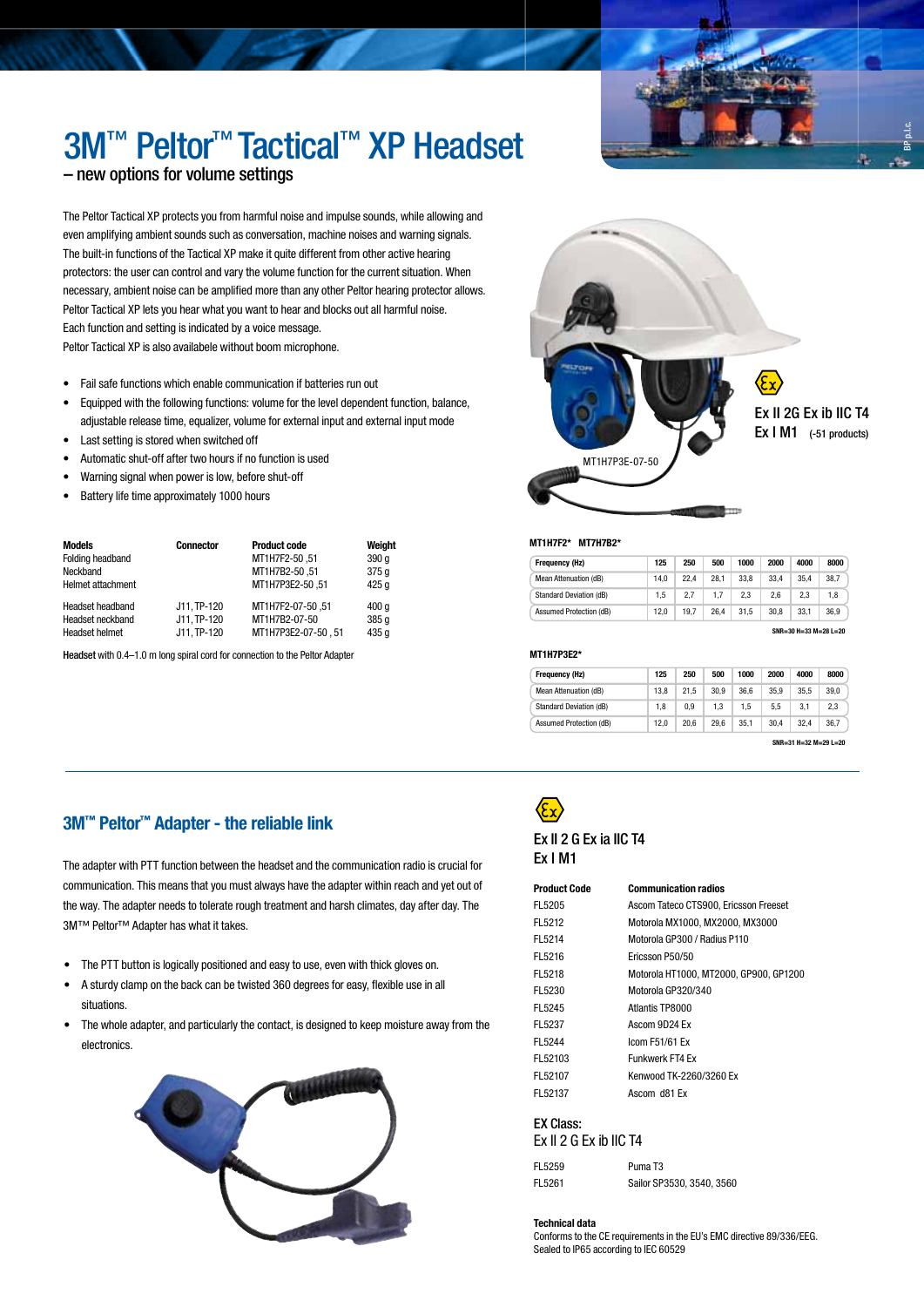## 3M™ Peltor<sup>™</sup> Communication Solutions **Blue-Line Headsets**



MT7H79P3E-50



### MT7H79B-50 MT7H79F-50 HTM79F-50

| <b>Frequency (Hz)</b>          | 125  | 250  | 500  | 1000 | 2000 | 4000 | 8000 |
|--------------------------------|------|------|------|------|------|------|------|
| Mean Attenuation (dB)          | 17.2 | 26.4 | 33.9 | 37.2 | 35.4 | 33.2 | 37.0 |
| <b>Standard Deviation (dB)</b> | 3.1  | 2.5  | 2.7  | 2.3  | 2.6  | 2.4  | 2.0  |
| Assumed Protection (dB)        | 14.1 | 23.9 | 31.2 | 34.9 | 32.8 | 30.8 | 35.0 |



## MT72H540P3E-50

| Frequency (Hz)                 | 125  | 250  | 500  | 1000 | 2000 | 4000 | 8000 |
|--------------------------------|------|------|------|------|------|------|------|
| Mean Attenuation (dB)          | 17.9 | 27.3 | 34.0 | 35.8 | 31.5 | 40.5 | 36.5 |
| <b>Standard Deviation (dB)</b> | 3.3  | 3.6  | 4.2  | 2.9  | 3.0  | 4.7  | 4.0  |
| Assumed Protection (dB)        | 14.6 | 19.7 | 29.0 | 32.9 | 28.5 | 35.8 | 32.5 |

### SNR=31 H=31 M=29 L=24

## 3M™ Peltor<sup>™</sup> Headset

Peltor's ATEX-approved headset and Listen Only headset are designed to ensure clear, reliable communication even in extremely noisy environments, while providing the perfect hearing protection for the situation.

- Microphone with effective noise compensation for clear and reliable communication
- Quick Positioning integrated microphone boom for easy handling

| Models            | <b>Connector</b> | <b>Product code</b> | Weiaht           |
|-------------------|------------------|---------------------|------------------|
| Folding headband  | J11. TP-120      | MT7H79F-50          | 335a             |
| Neckband          | J11. TP-120      | MT7H79B-50          | 300 <sub>a</sub> |
| Helmet attachment | J11. TP-120      | MT7H79P3E-50        | 345 a            |

Headset with 0.4–1.0 m long spiral cord for connection to the Peltor Adapter

- Soft, wide, foam and fluid-filled ear cushions and individually sprung head band wires of stainless sprung steel provide an even and consistent distribution of pressure around the ears for the best possible comfort
- Beam-mounted earphones that provide the least possible resonance and distortion for excellent sound reproduction even in very high-noise environments

| Models                   |
|--------------------------|
| Folding headband         |
| <b>Helmet attachment</b> |
| Helmet attachment        |
| Helmet attachment        |

**Connector Product code Weight**<br>3,5 mm Mono HTM79F-50 310 q 3,5 mm Mono HTM79F-50 310 g<br>3,5 mm Mono HTM79P3E-50 320 g

ers. The Mono HTM79P3E-50 320 g<br>2,5 mm Mono HTM79P3E-53 320 g  $\frac{2}{5}$  mm Mono HTM79P3E-53 320 g<br>3,5 mm Screw-in HTM79P3E-54 320 g  $3,5$  mm Screw-in

Listen-Only headset, with 0.75–1.4 m spiral cord with moulded contact for connection to an EX-approved radio.

## MT7H79P3\*-50 HTM7P3E-\*\*

| <b>Frequency (Hz)</b>          | 125  | 250  | 500  | 1000 | 2000 | 4000 | 8000 |
|--------------------------------|------|------|------|------|------|------|------|
| <b>Mean Attenuation (dB)</b>   | 17.7 | 27.1 | 33.8 | 38.1 | 36.2 | 33.6 | 37,1 |
| <b>Standard Deviation (dB)</b> | 2.9  | 2.1  | 2.4  | 2.6  | 2.3  | 2.5  | 2.2  |
| Assumed Protection (dB)        | 14.8 | 25.0 | 31.4 | 35.5 | 33.9 | 31.1 | 34,9 |

3M™ Peltor™ Twin Cup Headset

- • Extra high-attenuating twin shells with optimised acoustic design and excellent space for the ears for the best possible sound quality and comfort.
- Microphone with effective noise compensation for clear and reliable communication.
- Quick Positioning integrated microphone boom for easy handling

| Models                | <b>Connector</b> | <b>Product code</b> | Weight |
|-----------------------|------------------|---------------------|--------|
| Headset headband      | J11. TP-120      | MT72H540F-50        | 400 a  |
| <b>Headset helmet</b> | J11. TP-120      | MT72H540P3E-50      | 430 a  |

## MT72H540F-50

| <b>Frequency (Hz)</b>          | 125  | 250  | 500  | 1000 | 2000 | 4000 | 8000 |
|--------------------------------|------|------|------|------|------|------|------|
| Mean Attenuation (dB)          | 18.9 | 24.4 | 32.7 | 35.3 | 33.3 | 41.0 | 39.4 |
| <b>Standard Deviation (dB)</b> | 2.3  | 1.8  |      | 2.6  | 2.7  | 3.0  | 3.2  |
| Assumed Protection (dB)        | 16.6 | 22.6 | 31.0 | 32.7 | 30.6 | 38.1 | 36.2 |

SNR=33 H=33 M=31 L=24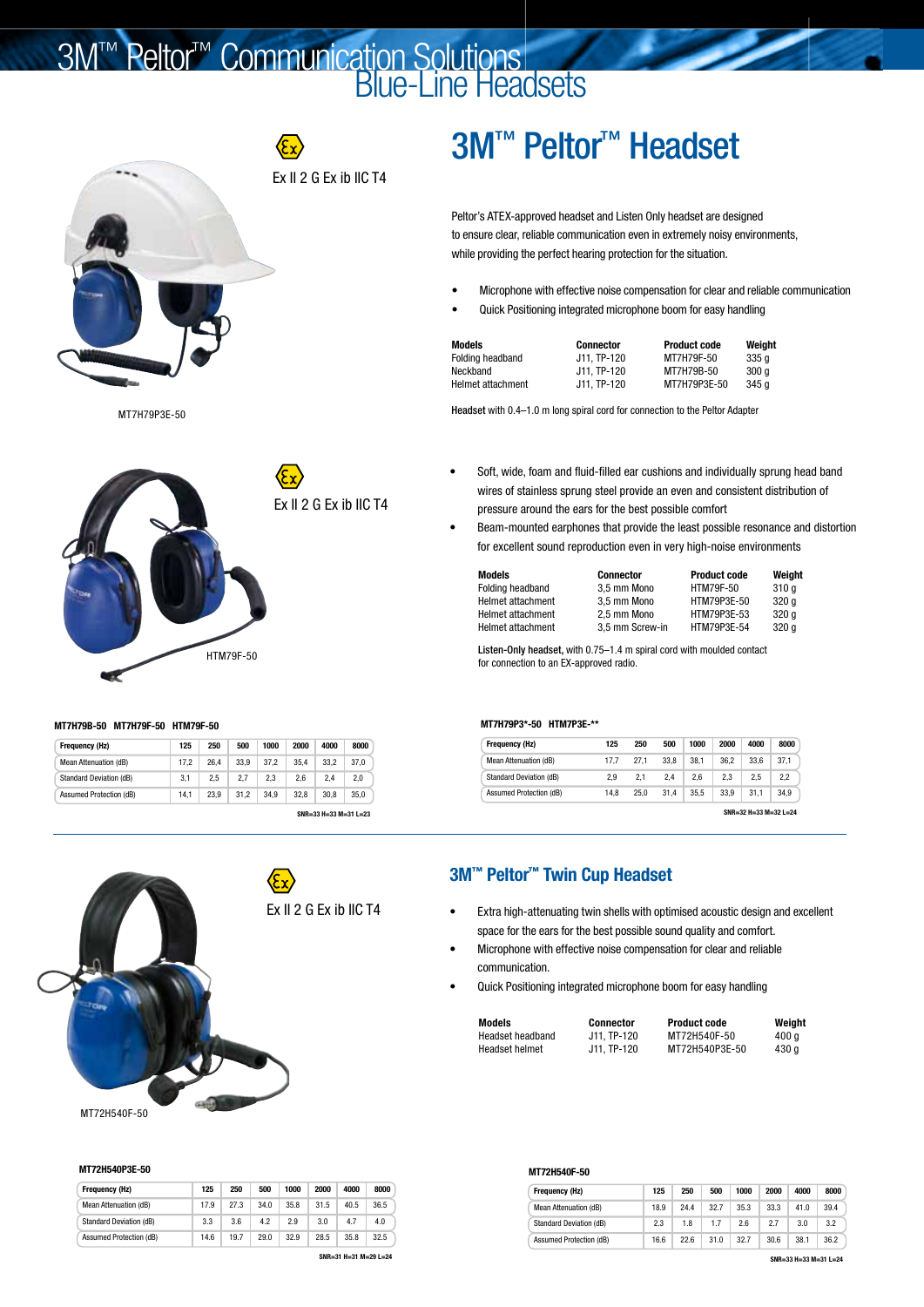

<u>ଲ</u>

## Peltor<sup>™</sup> Wireless Solutions<sup>™</sup>

A more effective, flexible way to communicate

Peltor Wireless Solutions uses the latest Bluetooth technology to make communication in noisy environments easier and more effective. You can always be available – quickly, easily and wirelessly. No problems with snagging cords, and you can use your telephone or communication radio even when they're not in sight.

## Peltor Wireless Solutions Headset

New wireless communication headset with a built-in **Bluetooth**\* circuit that can quickly and easily connect to another **Bluetooth** unit up to 10 meters away. Operating time is up to 20 hours and standby time is 750 hours. Rechargeable Ex battery is included



Ex II 2G Ex ia IIC T4 Ex II 2D Ex iaD T130° Ex I M1 Ex ia I

Headset helmet MT53H7P3FWS2-50

Models **Product code Weight**<br>
Headset headband MT53H7FWS2-50 370 g MT53H7FWS2-50 370 g<br>MT53H7P3EWS2-50 420 g

Battery Pack ACK15-EC Charger FR15-EC

## MT53H7FWS2-50

| Frequency (Hz)                 | 125  | 250  | 500  | 1000 | 2000 | 4000 | 8000 |
|--------------------------------|------|------|------|------|------|------|------|
| Mean Attenuation (dB)          | 13.8 | 21.5 | 30.9 | 36.6 | 35.9 | 35.5 | 39   |
| <b>Standard Deviation (dB)</b> | 1.8  | 0.9  | 1.3  | 1.5  | 5.5  | 3.1  | 2.3  |
| Assumed Protection (dB)        | 12   | 20.6 | 29.6 | 35.1 | 30.4 | 32.4 | 36.7 |

SNR=31 H=32 M=29 L=20

| $\bigstar$    |  |
|---------------|--|
| MT53H7FWS2-50 |  |

## MT53H7P3EWS2-50

| Frequency (Hz)                 | 125  | 250  | 500  | 1000 | 2000 | 4000                  | 8000 |
|--------------------------------|------|------|------|------|------|-----------------------|------|
| Mean Attenuation (dB)          | 14   | 22.4 | 28.1 | 33.8 | 33.4 | 35.4                  | 38.7 |
| <b>Standard Deviation (dB)</b> | 1.5  | 2.7  | 1.7  | 2.3  | 2.6  | 2.3                   | 1.8  |
| Assumed Protection (dB)        | 12.5 | 19.7 | 26.4 | 31.5 | 30.8 | 33.1                  | 36.9 |
|                                |      |      |      |      |      | SNR=30 H=33 M=28 L=20 |      |

## Accessories and spare parts

| HY79             | <b>Hygiene kit.</b> Easy-to-replace hygiene kit consisting of attenuating cushions<br>and ear cushions                                                                                |
|------------------|---------------------------------------------------------------------------------------------------------------------------------------------------------------------------------------|
| <b>HYM1000</b>   | <b>Mike Protector.</b> Moisture and wind-tight. Hygienic, effective protector that increases<br>the life span of the speech microphone. Packages of 5 metres, approx. 50 replacements |
| M40/1            | Wind protector for microphone. Effective against wind noise.<br>For dynamic microphone. (MT7)                                                                                         |
| M41/2            | Wind protector for surround microphone for Tactical XP                                                                                                                                |
| M60/2            | Wind protector for surround microphone for Lite-Com Pro II                                                                                                                            |
| MT91-50          | <b>Throat microphone</b> ATEX-approved for Tactical XP and Peltor headset                                                                                                             |
| <b>ACK08-50</b>  | <b>Rechargeable Li-Ion batterypack</b> 1350 mAh (only for Lite-Com Pro II)                                                                                                            |
| <b>FL5602-50</b> | <b>External PTT</b> for Lite-Com Pro                                                                                                                                                  |
|                  |                                                                                                                                                                                       |